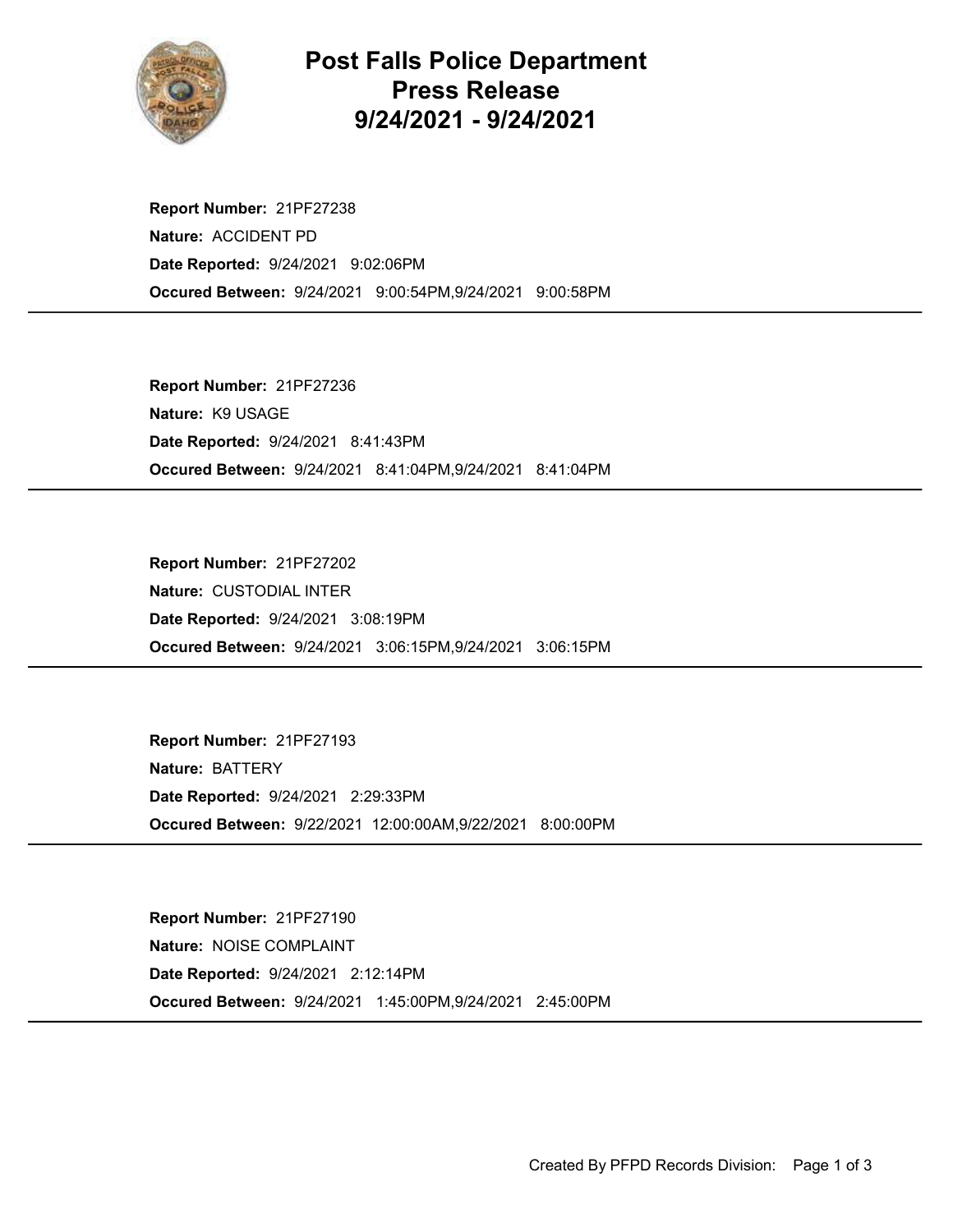Occured Between: 9/24/2021 2:03:33PM,9/24/2021 2:03:33PM Report Number: 21PF27188 Nature: SHOPLIFTER Date Reported: 9/24/2021 2:04:52PM

Occured Between: 9/22/2021 1:00:00PM,9/24/2021 1:09:06PM Report Number: 21PF27175 Nature: THEFT Date Reported: 9/24/2021 1:12:29PM

Occured Between: 9/24/2021 12:38:00PM,9/24/2021 1:01:02PM Report Number: 21PF27173 Nature: BATTERY Date Reported: 9/24/2021 1:01:14PM

Occured Between: 9/23/2021 1:00:00PM,9/24/2021 11:08:35AM Report Number: 21PF27161 Nature: MAL INJURY Date Reported: 9/24/2021 11:10:15AM

Occured Between: 9/23/2021 6:00:00PM,9/24/2021 8:00:00AM Report Number: 21PF27153 Nature: VEHICLE THEFT Date Reported: 9/24/2021 10:13:15AM

Occured Between: 9/24/2021 9:43:58AM,9/24/2021 9:43:58AM Report Number: 21PF27150 Nature: CHILD ABUSE Date Reported: 9/24/2021 9:44:20AM